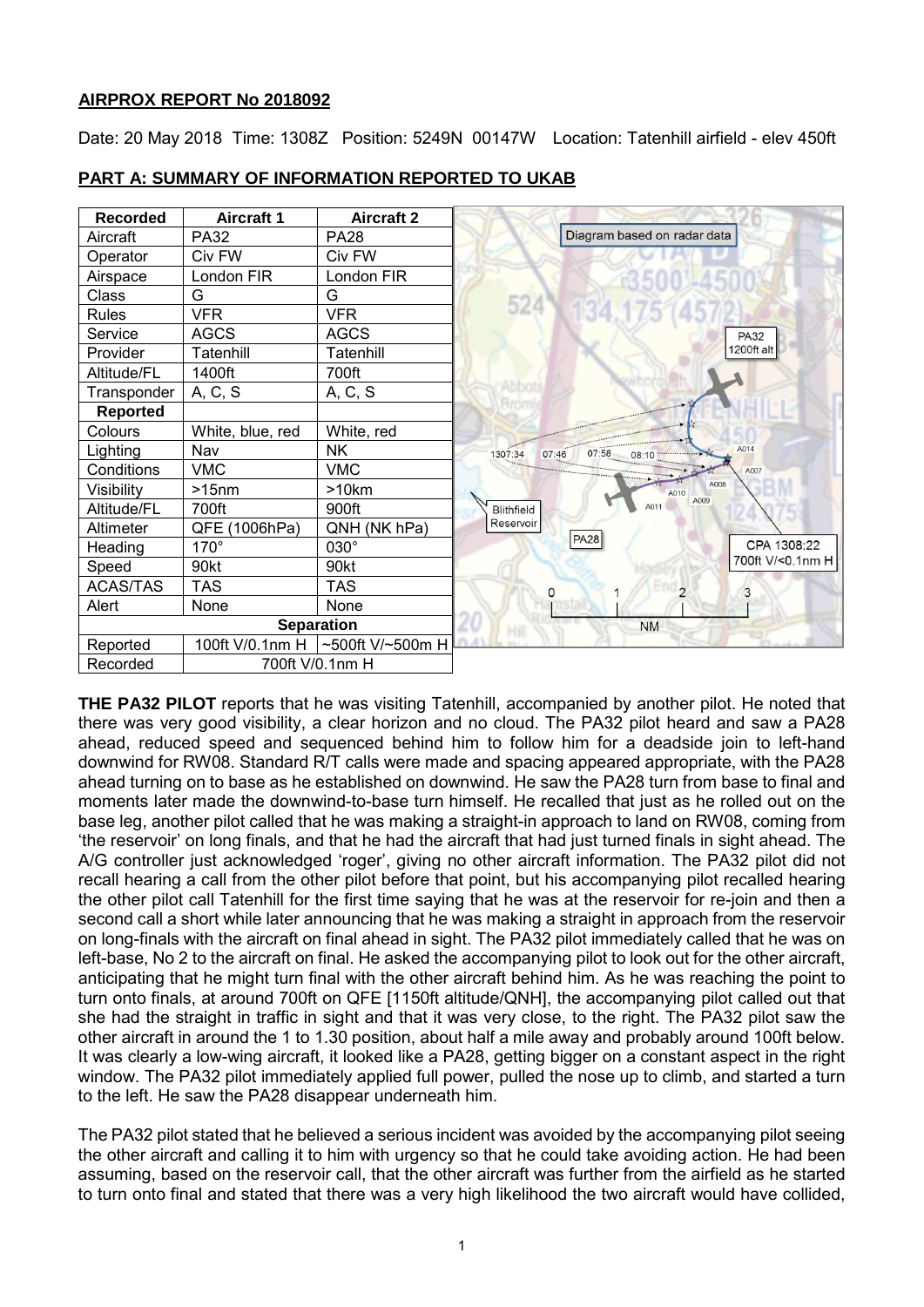had the accompanying pilot not been in his aircraft. He noted that the PA28 pilot must have made his first call on the radio when he was already close to the airfield and that it was made far too late to join straight-in on long finals with aircraft in the circuit. He felt that the prime cause of the Airprox was the other pilot making a straight in approach and cutting into a busy circuit, without awareness of the PA32's presence, despite all the R/T calls. In his opinion, the PA28 pilot's late announcing of his intentions suggested that he may not have been listening in before being very close to the airfield. The PA32 pilot also believed that the 'air traffic controller' was not providing the level of service to be expected of a competent A/G controller, and that he did not have adequate situational awareness of what was going on in his circuit. The PA32 pilot stated that this was the first time in 30 years of flying that he had felt it necessary to report an Airprox.

He assessed the risk of collision as 'High'.

**THE PA28 PILOT** reports that he positioned on long-final from the reservoir and was visual with traffic on left base and on final approach. He made the necessary R/T calls and on short final another aircraft turned on to left base. The pilot noted that his TAS did not alert and that by the time he saw the other aircraft he was down to 'approx short final' and visual with the landed traffic.

He assessed the risk of collision as 'Low'.

**THE A/G OPERATOR** did not provide a narrative of events.

## **Factual Background**

The weather at East Midlands Airport was recorded as follows:

METAR EGNX 201320Z 10008KT 070V140 CAVOK 21/09 Q1021=

#### **Analysis and Investigation**

## **UKAB Secretariat**

The PA32 and PA28 pilots shared an equal responsibility for collision avoidance and not to operate in such proximity to other aircraft as to create a collision hazard<sup>[1](#page-1-0)</sup>. An aircraft operated on or in the vicinity of an aerodrome shall conform with or avoid the pattern of traffic formed by other aircraft in operation<sup>[2](#page-1-1)</sup>. An aircraft in flight, or operating on the ground or water, shall give way to aircraft landing or in the final stages of an approach to land<sup>[3](#page-1-2)</sup>. When two or more heavier-than-air aircraft are approaching an aerodrome or an operating site for the purpose of landing, aircraft at the higher level shall give way to aircraft at the lower level, but the latter shall not take advantage of this rule to cut in front of another which is in the final stages of an approach to land, or to overtake that aircraft<sup>3</sup>.

#### **Summary**

An Airprox was reported when a PA32 and a PA28 flew into proximity at Tatenhill airfield at 1308hrs on Sunday 20<sup>th</sup> May 2018. Both pilots were operating under VFR in VMC, both in receipt of an AGCS from Tatenhill Radio.

 $\overline{\phantom{a}}$ 

<span id="page-1-0"></span><sup>1</sup> SERA.3205 Proximity.

<span id="page-1-1"></span><sup>&</sup>lt;sup>2</sup> SERA.3225 Operation on and in the Vicinity of an Aerodrome.<br><sup>3</sup> SERA.3210 Right-of-way, Landing.

<span id="page-1-2"></span>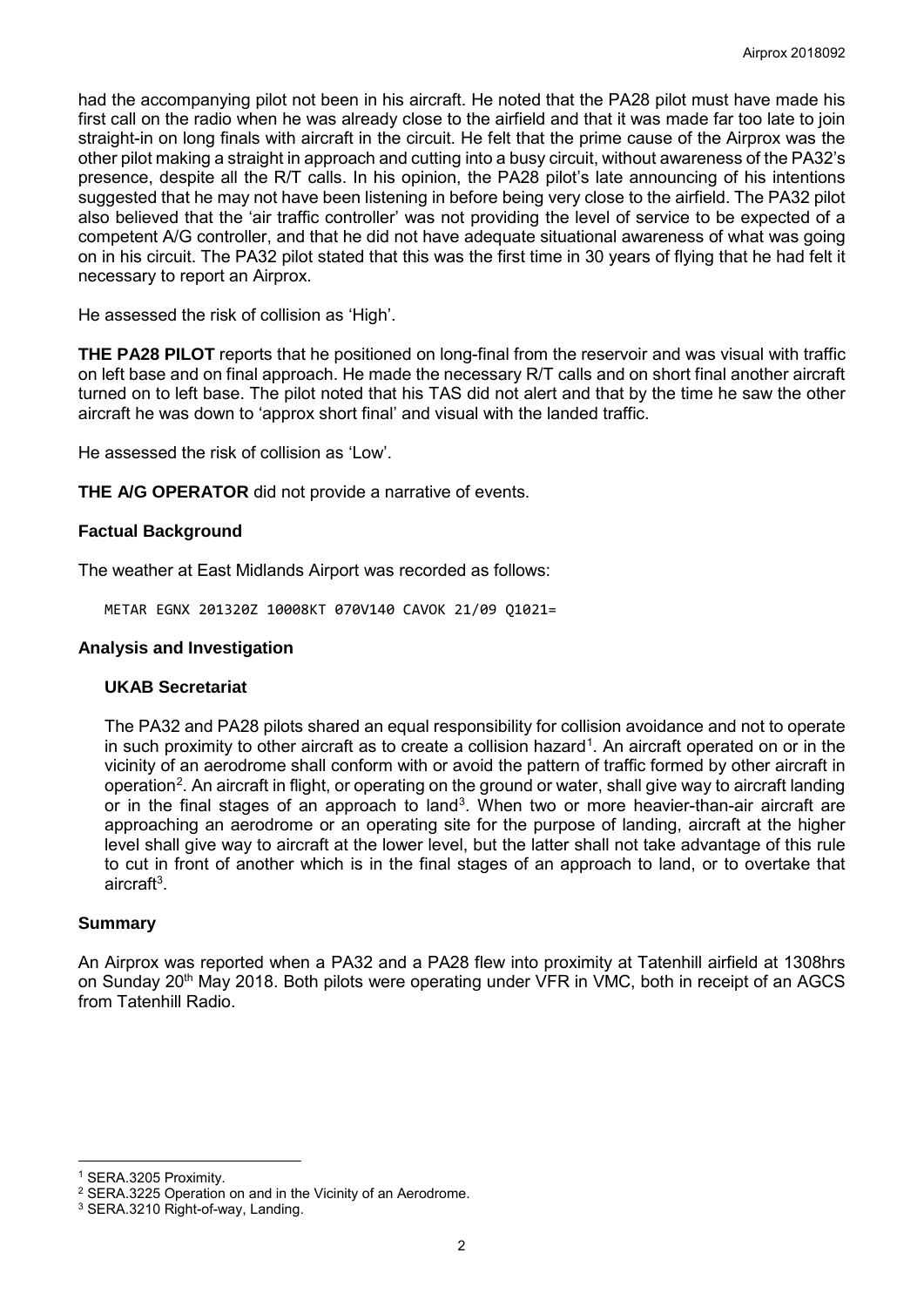# **PART B: SUMMARY OF THE BOARD'S DISCUSSIONS**

Information available consisted of reports from both pilots and radar photographs/video recordings.

Members first discussed the relevant regulations and their applicability to this Airprox situation. On the one hand, the PA28 pilot was required to conform with the pattern of traffic already established in the visual circuit, one of which was the PA32. On the other, the PA32 pilot was required to give way to traffic 'in the final stages of an approach to land', the PA28 being on a straight-in approach. After some discussion, the Board reached the conclusion that priority hinged on the position of the finals call, in that the aircraft calling finals first had priority. Members agreed that simply declaring a straight-in approach did not afford any degree of priority over traffic already established in the visual circuit. However, it was key to operations in a visual circuit that the finals call was made in the appropriate position, which for conventional GA aircraft was at about 1nm from the threshold, normally rolling out from the base-to-final turn. Clearly, priority of approach was not based on a race to that position, but on pilots' appreciation of who would reasonably reach that position first with due allowance given in order to integrate effectively. As ever, communication and consideration were key to effective and safe operation; the Skyway Code states:

As a general rule, joining traffic must always give way to traffic already established in the circuit<sup>4</sup>.

In this case, the Board agreed that the position of the traffic was such that it was for the PA28 pilot to give way to the PA32 and, as such, the cause of the Airprox was that the PA28 pilot did not integrate with the PA32 in the visual circuit. Members also pointed out that had the PA28 been closer, i.e. likely to reach the finals position first, it would have been for the PA32 pilot to give way to it. In the event, both pilots had sufficient awareness of the position of the other that there had not been a risk of collision.

Members also commented on the PA32 pilot's assessment of the A/G Operator, noting that he was not an air traffic controller and was not required to maintain situational awareness of the position of aircraft in the visual circuit. CAP452 (Aeronautical Radio Station Operator's Guide) states:

'AGCS radio station operators provide traffic and weather information to pilots operating on and in the vicinity of the aerodrome. Such traffic information is based primarily on reports made by other pilots. Information provided by an AGCS radio station operator may be used to assist a pilot in making a decision; however, the safe conduct of the flight remains the pilot's responsibility<sup>5</sup>.'

CAP413 (Radiotelephony Manual) states:

An AGCS radio station operator is not necessarily able to view any part of the aerodrome or surrounding airspace. Traffic information provided by an AGCS radio station operator is therefore based primarily on reports made by other pilots<sup>[6](#page-2-2)</sup>.

In the course of the discussion, members also noted that the Tatenhill AIP entry for Flight Procedures stated only that:

Circuit directions joining overhead: Runways 08 and 26 -LH.

Members felt that more specific information could usefully be given to improve safety as aircraft joined the visual circuit; for example, specific reference to a preferred joining procedure. The implication from the AIP entry was that the circuit should be joined only from the overhead but this was clearly not the case given that both pilots had joined differently to this. The Board therefore resolved to recommend that 'Tatenhill update their AIP entry to remove ambiguity from the join procedure'.

 $\overline{a}$ 

<span id="page-2-0"></span><sup>4</sup> CAP1535S, The Skyway Code, Aerodrome Operations, Arrival and departure procedures, General circuit guidance, page

<span id="page-2-1"></span><sup>&</sup>lt;sup>5</sup> Chapter 4 (Air ground communication service), Introduction.

<span id="page-2-2"></span><sup>6</sup> Chapter 4(Aerodrome Phraseology), Aerodrome Air/Ground Communication Service Phraseology, paragraph 4.149.